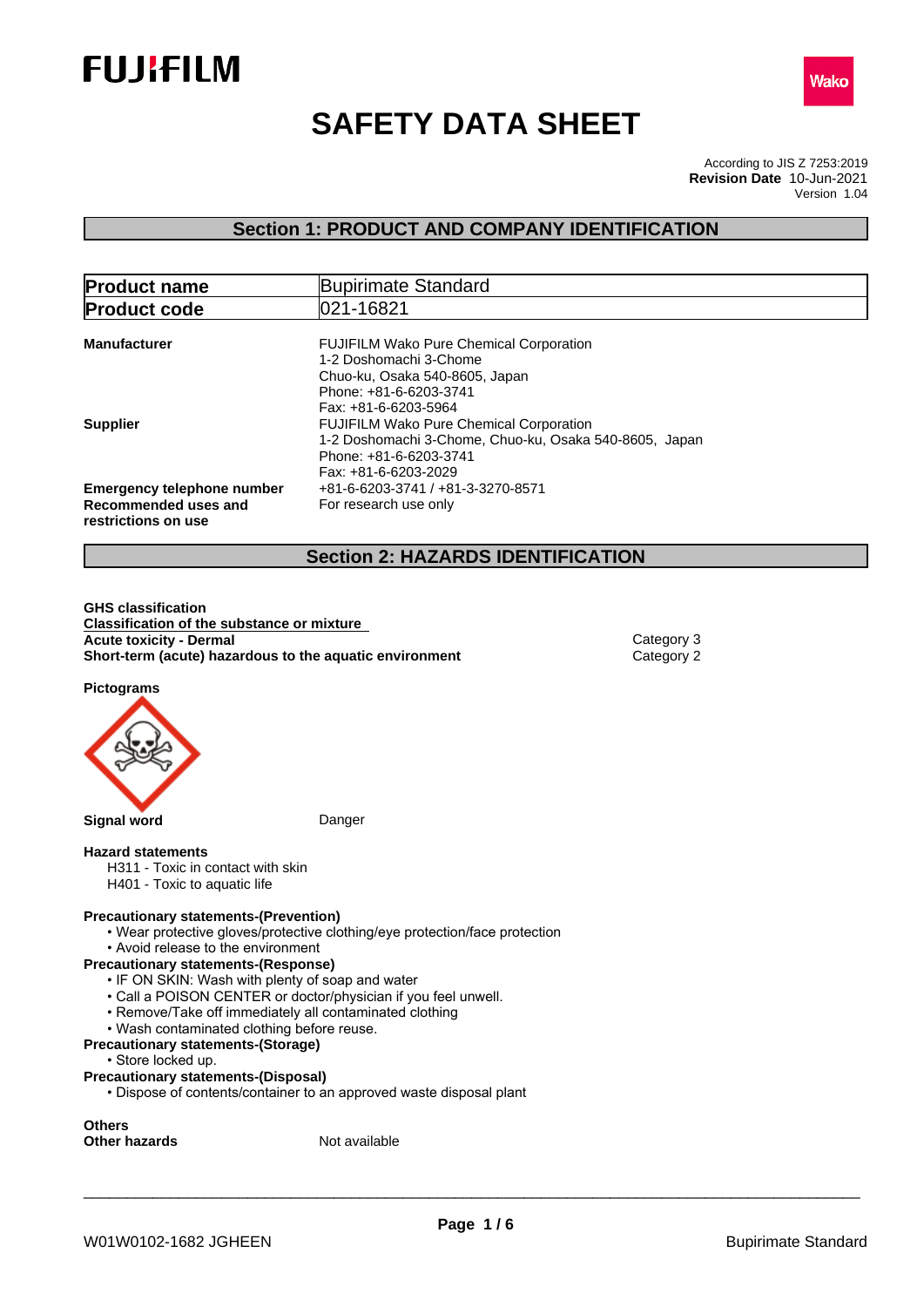## **Section 3: COMPOSITION/INFORMATION ON INGREDIENTS**

**Single Substance or Mixture** Substance

**Formula** C13H24N4O3S

| <b>Chemical Name</b>      | Weight-% | <b>Molecular weight</b> | ENCS | <b>ISHL No.</b> | <b>CAS RN</b> |
|---------------------------|----------|-------------------------|------|-----------------|---------------|
| l 5-Butvl-2-ethvlamino-6- | 98.0     | 316.42                  | N/A  | N/A             | 41483-43-6    |
| methylpyrimidin-4-yldime  |          |                         |      |                 |               |
| thylsulphamate            |          |                         |      |                 |               |

**Impurities and/or Additives:** Not applicable

## **Section 4: FIRST AID MEASURES**

#### **Inhalation**

Remove to fresh air. If symptoms persist, call a physician.

**Skin contact**

Wash off immediately with soap and plenty of water. If symptoms persist, call a physician.

#### **Eye contact**

IF IN EYES: Rinse cautiously with water for several minutes. Remove contact lenses, if present and easy to do. Continue rinsing. Immediate medical attention is required.

### **Ingestion**

Rinse mouth. Never give anything by mouth to an unconscious person. Call a physician or poison control center immediately. Do not induce vomiting without medical advice.

#### **Protection of first-aiders**

Use personal protective equipment as required.

## **Section 5: FIRE FIGHTING MEASURES**

#### **Suitable extinguishing media**

Water spray (fog), Carbon dioxide (CO2), Foam, Extinguishing powder, Sand

**Unsuitable extinguishing media**

## No information available

## **Specific hazards arising from the chemical product**

Thermal decomposition can lead to release of irritating and toxic gases and vapors.

#### **Special extinguishing method**

No information available

## **Special protective actions for**

### **fire-fighters**

Use personal protective equipment as required.Firefighters should wear self-contained breathing apparatus and full firefighting turnout gear.

## **Section 6: ACCIDENTAL RELEASE MEASURES**

#### **Personal precautions, protective equipment and emergency procedures**

For indoor, provide adequate ventilation process until the end of working. Deny unnecessary entry other than the people involved by, for example, using a rope. While working, wear appropriate protective equipments to avoid adhering it on skin, or inhaling the gas. Work from windward, and retract the people downwind.

#### **Environmental precautions**

To be careful not discharged to the environment without being properly handled waste water contaminated.

## **Methods and materials for contaminent and methods and materials for cleaning up**

Sweep up and gather scattered particles, and collect it in an empty airtight container.

## **Recoverly, neutralization**

No information available

#### **Secondary disaster prevention measures**

Clean contaminated objects and areas thoroughly observing environmental regulations.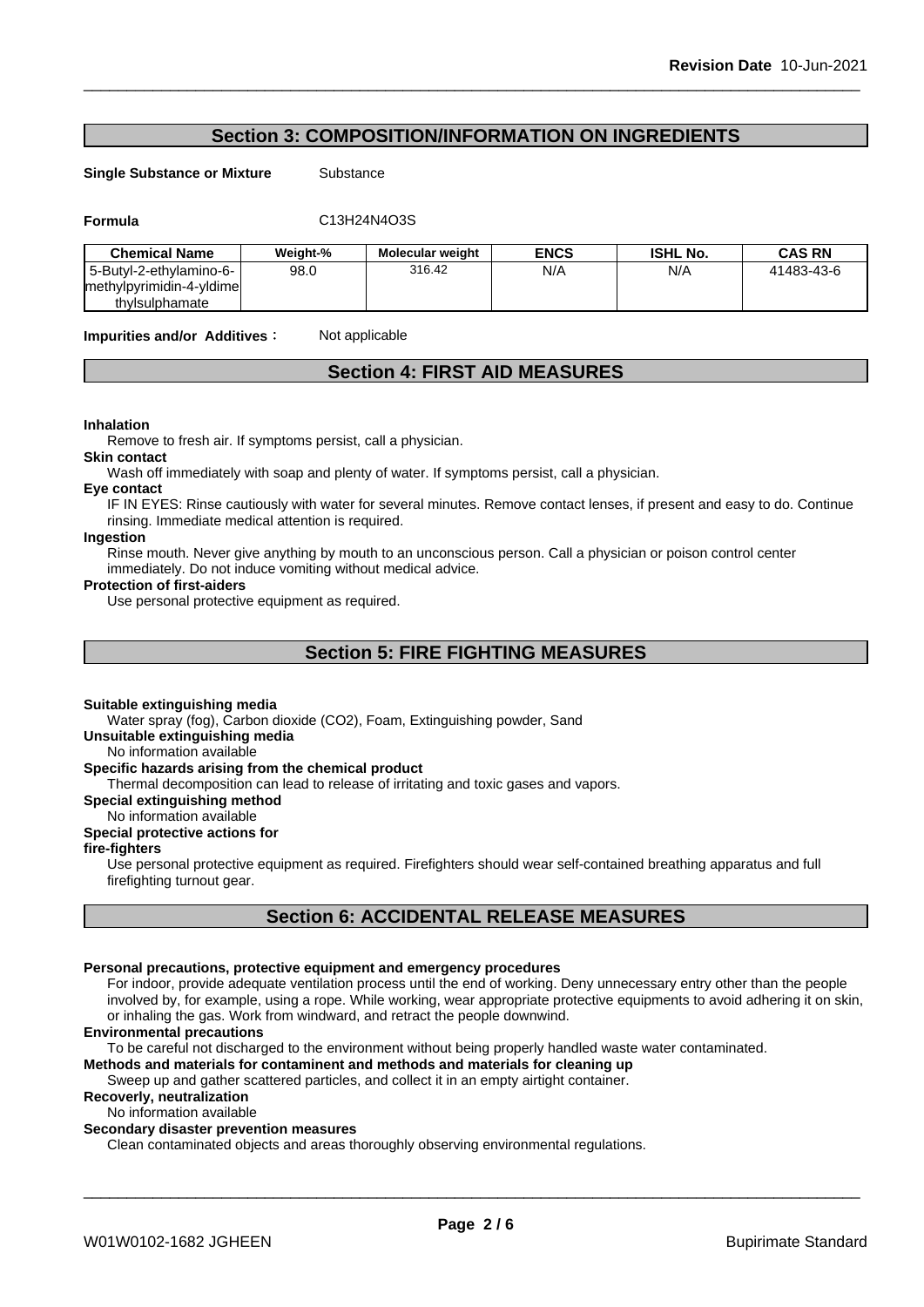## **Section 7: HANDLING AND STORAGE**

#### **Handling**

#### **Technical measures**

Avoid contact with strong oxidizing agents. Use with local exhaust ventilation.

#### **Precautions**

Do not rough handling containers, such as upsetting, falling, giving a shock, and dragging. Prevent leakage, overflow, and scattering. Not to generate steam and dust in vain. Seal the container after use. After handling, wash hands and face, and then gargle. In places other than those specified, should not be smoking or eating and drinking. Should not be brought contaminated protective equipment and gloves to rest stops. Deny unnecessary entry of non-emergency personnel to the handling area.

#### **Safety handling precautions**

Avoid contact with skin, eyes or clothing. Use personal protective equipment as required.

#### **Storage**

| Safe storage conditions   |             |
|---------------------------|-------------|
| <b>Storage conditions</b> | Container p |
| Safe packaging material   | Glass       |
| Incompatible substances   | Strong oxid |

Container protected from light, and store tightly closed in freezer (-20°C). **Safe packaging material** Glass **Strong oxidizing agents** 

## **Section 8: EXPOSURE CONTROLS/PERSONAL PROTECTION**

#### **Engineering controls**

In case of indoor workplace, seal the source or use a local exhaust system. Provide the safety shower facility, and handand eye-wash facility. And display their position clearly.

**Exposure limits** This product, as supplied, does not contain any hazardous materials with occupational exposure limits established by the region specific regulatory bodies.

#### **Personal protective equipment**

**Respiratory protection** Dust mask **Hand protection**<br> **Eye protection**<br> **Eye protection**<br> **Exercise Protective eveglation** Skin and body protection **General hygiene considerations**

protective eyeglasses or chemical safety goggles<br>Long-sleeved work clothes

Handle in accordance with good industrial hygiene and safety practice.

## **Section 9: PHYSICAL AND CHEMICAL PROPERTIES**

| Form                                                   |                                                                 |
|--------------------------------------------------------|-----------------------------------------------------------------|
| Color                                                  | White - pale yellowish brown                                    |
| Appearance                                             | crystals - powder or mass                                       |
| Odor                                                   | No data available                                               |
| Melting point/freezing point                           | 50 $°C$ (dec.)                                                  |
| Boiling point, initial boiling point and boiling range | No data available                                               |
| <b>Flammability</b>                                    | No data available                                               |
| <b>Evaporation rate:</b>                               | No data available                                               |
| Flammability (solid, gas):                             | No data available                                               |
| Upper/lower flammability or                            |                                                                 |
| explosive limits                                       |                                                                 |
| Upper:                                                 | No data available                                               |
| Lower :                                                | No data available                                               |
| <b>Flash point</b>                                     | No data available                                               |
| Auto-ignition temperature:                             | No data available                                               |
| Decomposition temperature:                             | No data available                                               |
| рH                                                     | No data available                                               |
| Viscosity (coefficient of viscosity)                   | No data available                                               |
| <b>Dynamic viscosity</b>                               | No data available                                               |
| <b>Solubilities</b>                                    | acetone and Ethanol: soluble . water: practically insoluble, or |
|                                                        | insoluble.                                                      |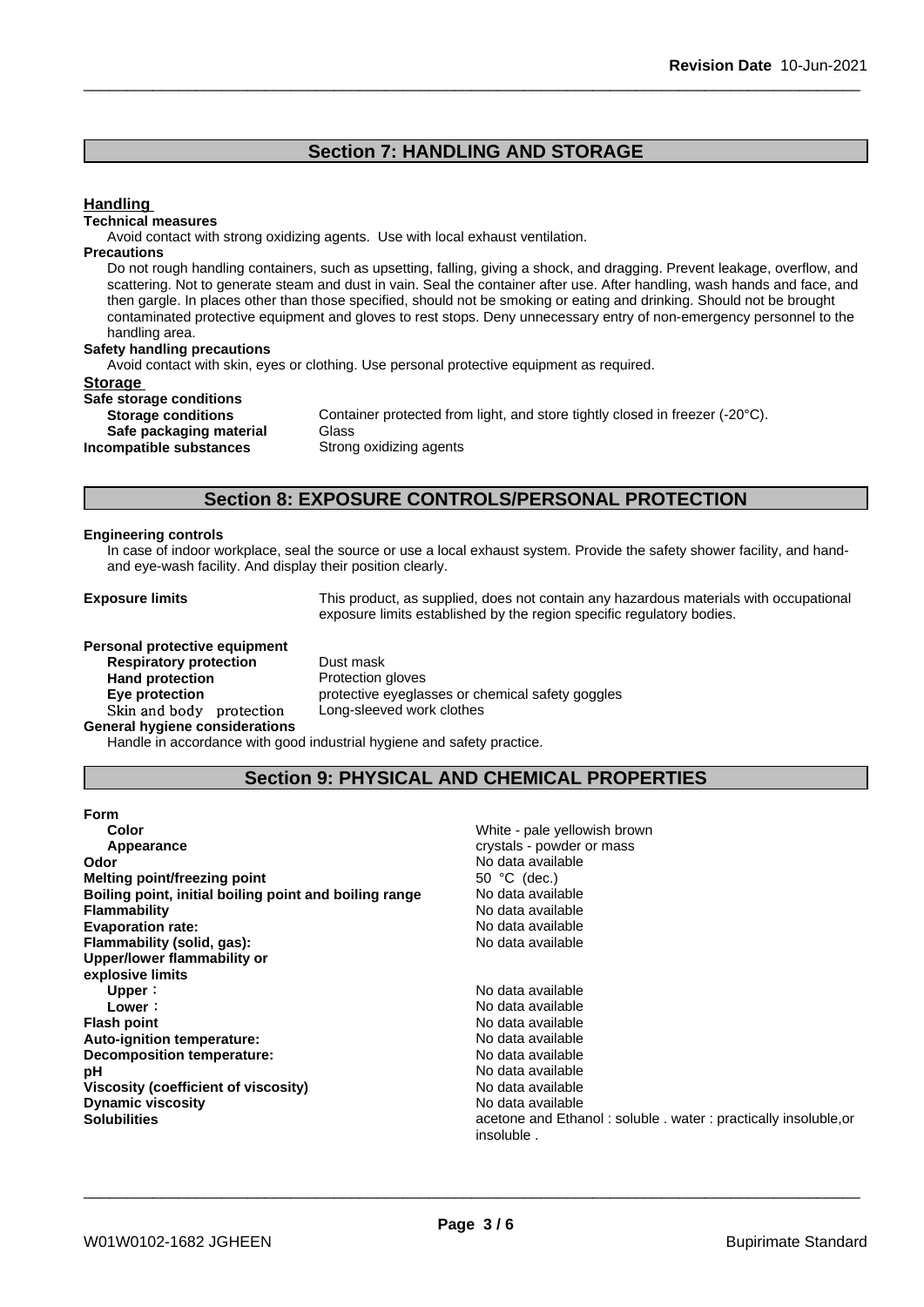**n-Octanol/water partition coefficient:(log Pow) No data available<br>
Vapour pressure<br>
No data available Vapour pressure**<br> **Specific Gravity / Relative density**<br>
Specific Gravity / Relative density<br>
No data available **Specific Gravity / Relative density** Notata available Notation of the set of the set of the set of the set of the set of the set of the set of the set of the set of the set of the set of the set of the set of the set of t **Vapour density Notable 2008 and 2009 Modern Controllering Controllering Note 2009 Modern Controllering Controllering Controllering Controllering Controllering Controllering Controllering Controllering Controllering Cont Particle characteristics** No data available

## **Section 10: STABILITY AND REACTIVITY**

**Stability**

| <b>Reactivity</b>                           | No data available                                                                       |
|---------------------------------------------|-----------------------------------------------------------------------------------------|
| <b>Chemical stability</b>                   | May be altered by light.                                                                |
| <b>Hazardous reactions</b>                  |                                                                                         |
| None under normal processing                |                                                                                         |
| <b>Conditions to avoid</b>                  |                                                                                         |
| Extremes of temperature and direct sunlight |                                                                                         |
| Incompatible materials                      |                                                                                         |
| Strong oxidizing agents                     |                                                                                         |
| <b>Hazardous decomposition products</b>     |                                                                                         |
|                                             | Carbon monooxide (CO), Carbon dioxide (CO2), Nitrogen oxides (NOx), Sulfur oxides (SOx) |
|                                             |                                                                                         |

## **Section 11: TOXICOLOGICAL INFORMATION**

| <b>Acute toxicity</b>                                           |             |                |                        |
|-----------------------------------------------------------------|-------------|----------------|------------------------|
| <b>Chemical Name</b>                                            | Oral LD50   | Dermal LD50    | <b>Inhalation LC50</b> |
| 5-Butyl-2-ethylamino-6-methyl <br>pyrimidin-4-yldimethylsulpham | 4 g/kg(Rat) | 500 mg/kg(Rat) | N/A                    |
| ate                                                             |             |                |                        |

| No data available |
|-------------------|
|                   |
| No data available |
| No data available |
| No data available |
| No data available |
| No data available |
| No data available |
| No data available |
|                   |

## **Section 12: ECOLOGICAL INFORMATION**

### **Ecotoxicity**

| <b>Chemical Name</b>          | Algae/aguatic plants | Fish                | Crustacea |
|-------------------------------|----------------------|---------------------|-----------|
| 5-Butyl-2-ethylamino-6-methyl | N/A                  | LC50: 1.0 mg/L 96 h | N/A       |
| pyrimidin-4-yldimethylsulpham |                      |                     |           |
| ate                           |                      |                     |           |

**Other data** No data available

| Persistence and degradability    | No information available |
|----------------------------------|--------------------------|
| <b>Bioaccumulative potential</b> | No information available |
| <b>Mobility in soil</b>          | No information available |
| Hazard to the ozone layer        | No information available |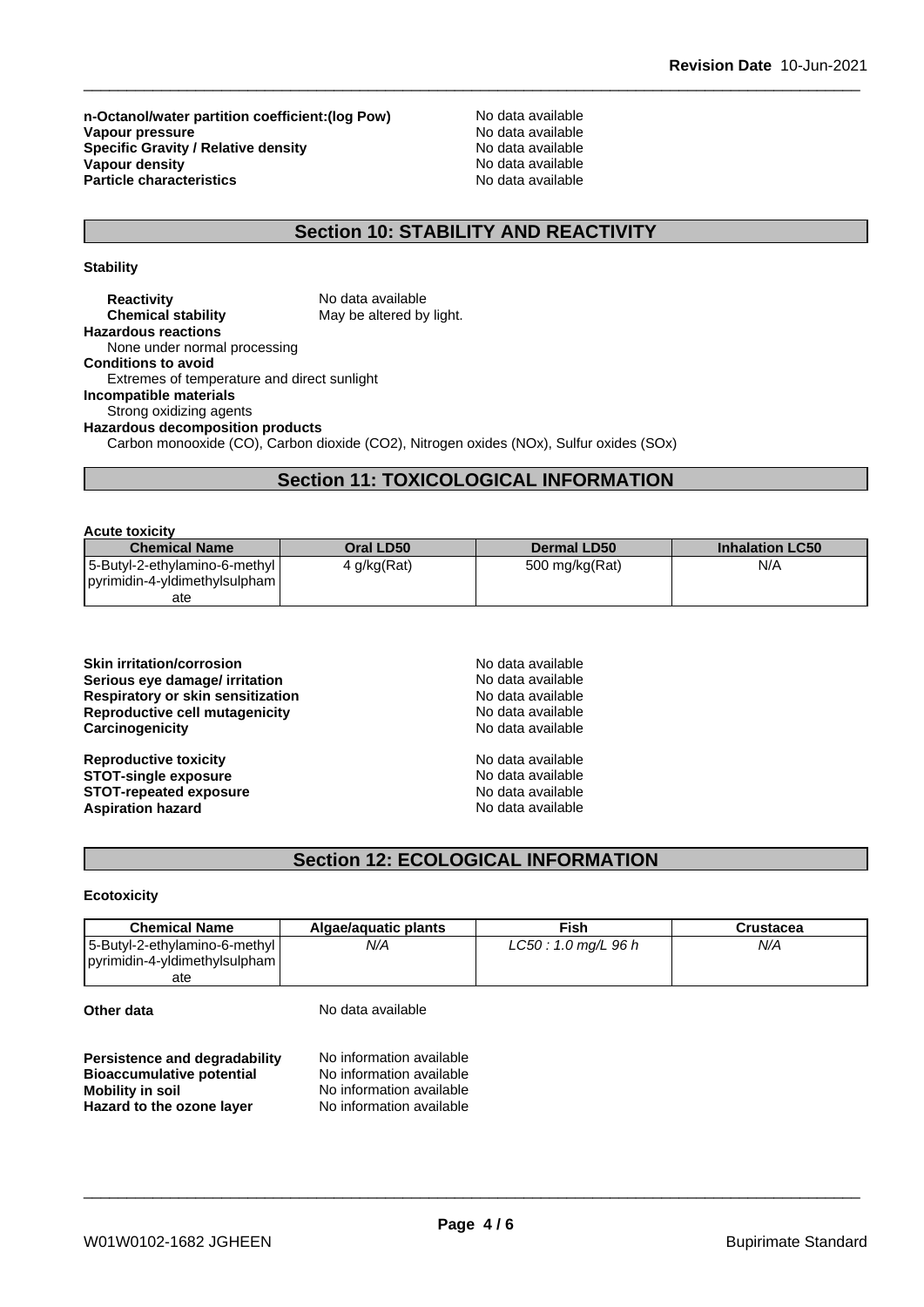## **Section 13: DISPOSAL CONSIDERATIONS**

#### **Waste from residues**

Disposal should be in accordance with applicable regional, national and local laws and regulations. **Contaminated container and contaminated packaging**

Disposal should be in accordance with applicable regional, national and local laws and regulations.

## **Section 14: TRANSPORT INFORMATION**

| <b>ADR/RID</b>                   |                                                                 |
|----------------------------------|-----------------------------------------------------------------|
| <b>UN number</b>                 | <b>UN2811</b>                                                   |
| Proper shipping name:            | Toxic solid, organic, n.o.s.                                    |
|                                  | (5-Butyl-2-ethylamino-6-methylpyrimidin-4-yldimethylsulphamate) |
| <b>UN classfication</b>          | 6.1                                                             |
| <b>Subsidiary hazard class</b>   |                                                                 |
| Packing group                    | Ш                                                               |
| <b>Marine pollutant</b>          | Not applicable                                                  |
| <b>IMDG</b>                      |                                                                 |
| <b>UN number</b>                 | <b>UN2811</b>                                                   |
| Proper shipping name:            | Toxic solid, organic, n.o.s.                                    |
|                                  | (5-Butyl-2-ethylamino-6-methylpyrimidin-4-yldimethylsulphamate) |
| UN classfication                 | 6.1                                                             |
| <b>Subsidiary hazard class</b>   |                                                                 |
| <b>Packing group</b>             | Ш                                                               |
| <b>Marine pollutant (Sea)</b>    | Not applicable                                                  |
| Transport in bulk according to   | No information available                                        |
| Annex II of MARPOL 73/78 and     |                                                                 |
| the IBC Code                     |                                                                 |
| <b>IATA</b>                      |                                                                 |
| UN number                        | <b>UN2811</b>                                                   |
| Proper shipping name:            | Toxic solid, organic, n.o.s.                                    |
|                                  | (5-Butyl-2-ethylamino-6-methylpyrimidin-4-yldimethylsulphamate) |
| <b>UN classfication</b>          | 6.1                                                             |
| <b>Subsidiary hazard class</b>   |                                                                 |
| Packing group                    | $\mathbf{III}$                                                  |
| <b>Environmentally Hazardous</b> | Not applicable                                                  |
| <b>Substance</b>                 |                                                                 |

## **Section 15: REGULATORY INFORMATION**

| International Inventories                            |                                                                                  |
|------------------------------------------------------|----------------------------------------------------------------------------------|
| <b>EINECS/ELINCS</b>                                 | Listed                                                                           |
| <b>TSCA</b>                                          |                                                                                  |
| Japanese regulations                                 |                                                                                  |
| <b>Fire Service Act</b>                              | Not applicable                                                                   |
| <b>Poisonous and Deleterious</b>                     | Not applicable                                                                   |
| <b>Substances Control Law</b>                        |                                                                                  |
|                                                      |                                                                                  |
| Industrial Safety and Health Act Not applicable      |                                                                                  |
| <b>Regulations for the carriage</b>                  | Toxic Substances - Poison (Ordinance Art.3, Ministry of Transportation Ordinance |
| and storage of dangerous                             | Regarding Transport by Ship and Storage, Attached Table 1)                       |
| goods in ship                                        |                                                                                  |
| <b>Civil Aeronautics Law</b>                         | Toxic and Infectious Substances (Ordinance Art.194, MITL Nortification for Air   |
|                                                      | Transportation of Explosives etc., Attached Table 1)                             |
| <b>Pollutant Release and Transfer Not applicable</b> |                                                                                  |
| <b>Register Law</b>                                  |                                                                                  |
| <b>Export Trade Control Order</b>                    | Not applicable                                                                   |
|                                                      |                                                                                  |
|                                                      | <b>Section 16: OTHER INFORMATION</b>                                             |
|                                                      |                                                                                  |

**Key literature references and** NITE: National Institute of Technology and Evaluation (JAPAN)